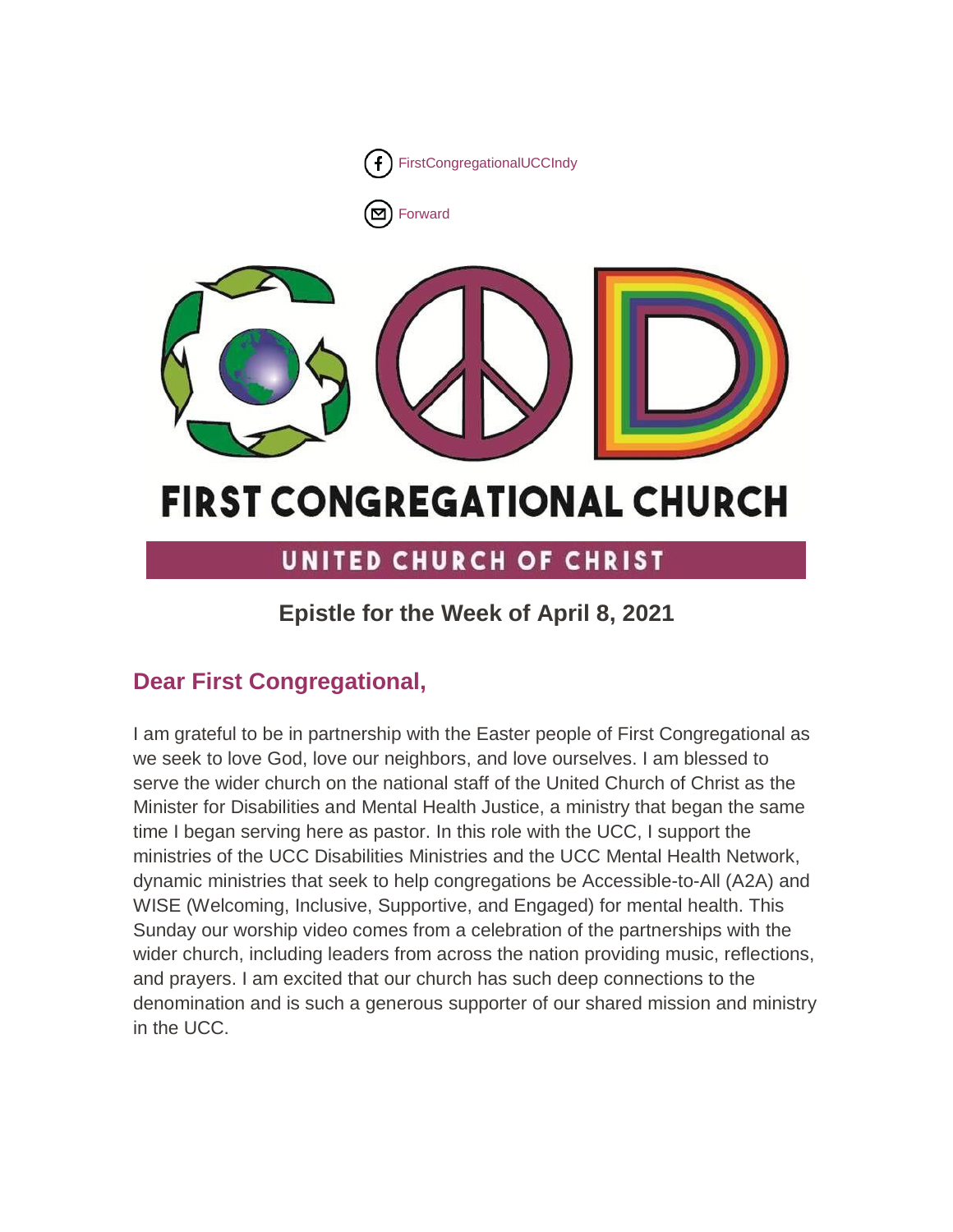Here is part of a reflection I wrote this week for the UCC Mental Health Network Blog called "The Journey." I hope you enjoy:

*Our world is hurting emotionally, psychologically, and spiritually. It is the Church's mission to respond to the world's profound pain with ministries of healing, wholeness, and love. The Spirit calls the Church to embody the resurrection power of God by creating communities of welcome, inclusion, support, and engagement*  for people with mental health challenges. Working together, we can dismantle the *stigma and shame of mental illness.*

*I continue to give thanks to God for the UCC Mental Health Network's ministries, showing us all how to become WISE (Welcoming, Inclusive, Supportive, and Engaged) for mental health, providing support and training for faith communities. Blessings to you, dear Easter people of God. Be the WISE people of God. Go live the resurrection.*

To read more: [https://www.mhn-ucc.org/2021/04/05/go-live-the-resurrection-by](https://www.mhn-ucc.org/2021/04/05/go-live-the-resurrection-by-rev-dr-sarah-lund/)[rev-dr-sarah-lund/](https://www.mhn-ucc.org/2021/04/05/go-live-the-resurrection-by-rev-dr-sarah-lund/)

Blessings, Pastor Sarah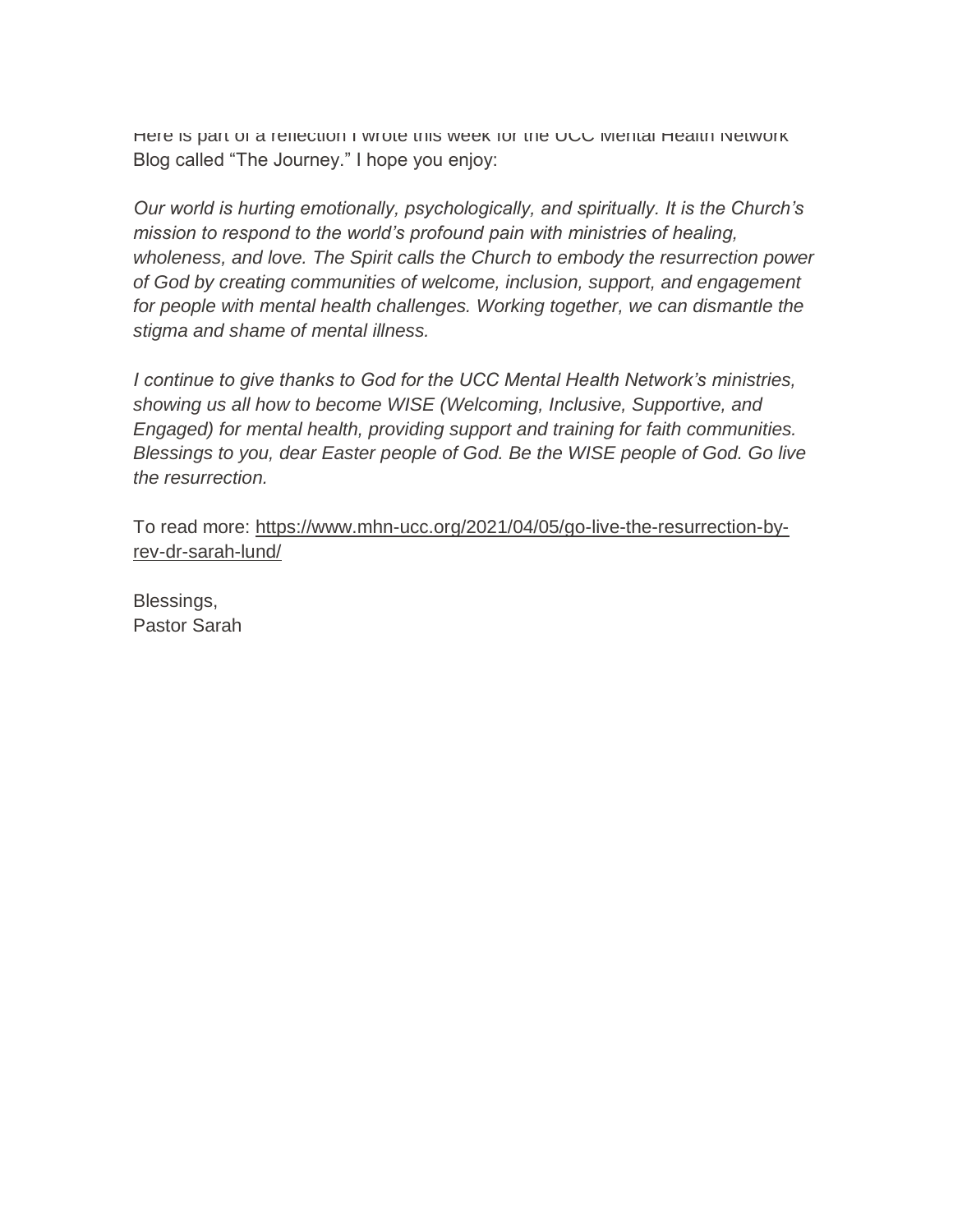

# Are you ready to get back to the people and activities you love?

Your vaccination brings us one day closer to controlling the pandemic and reopening Church.

**Get your vaccine ASAP!** Register at ourshot.in.gov or call 211.

# **THIS SUNDAY**

## **Sunday Adult Education, 9:30 a.m. (Zoom)**

In April we will celebrate resurrection, new directions for building a beloved community and new beginnings. Join in! **April 11 -** David Clark presents on his work with us as we seek to live into our Just Peace covenant.

**Sunday Worship, 11AM (YouTube, FaceBook, Dial In)**

**Coffee Hour via Zoom, immediately after worship**

## **Thank You for Your Support of First Congregational UCC**

Please continue supporting the mission and ministries of your local church by mailing a check to the church or through online donations at <http://www.fcindy.org/online-giving/>

# **THIS WEEK AT FC**

**How to Access our Zoom Gatherings**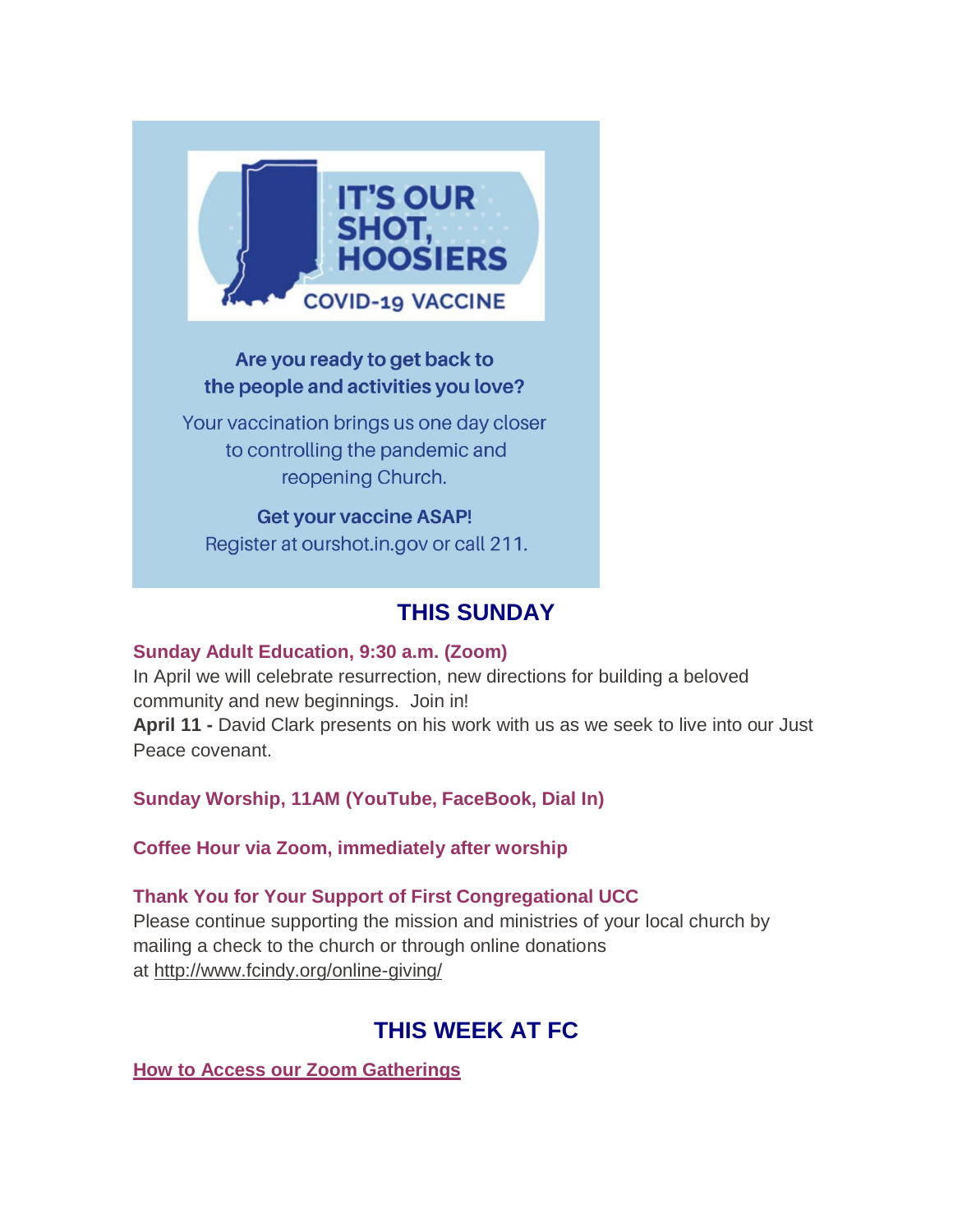[https://us04web.zoom.us/j/9264494206?pwd=dmtWbWE5UXRBTk5pcHZlYlB0aEF](https://us04web.zoom.us/j/9264494206?pwd=dmtWbWE5UXRBTk5pcHZlYlB0aEFVUT09) [VUT09](https://us04web.zoom.us/j/9264494206?pwd=dmtWbWE5UXRBTk5pcHZlYlB0aEFVUT09) Meeting ID: 926 449 4206 Password: 7171 If you click on the URL, you should not need to enter in the Meeting ID and Password. To dial in by phone: +1 312 626 6799, Meeting ID 926 449 4206, Password 7171.

# **TODAY!**

 **Spiritual Support Group at 5:00 p.m. (Zoom) -** This group openly invites anyone seeking spiritual care concerning well being. Contact Pastor Sarah at [pastorsarah@fcindy.org,](mailto:pastorsarah@fcindy.org) or 386-478-9012.

#### **Wanting to learn to pray in brand new ways?**

Join us for "silent prayer" on the Church Zoom, **Mondays in April at 10:00 AM EST** for only 20 minutes. Student Pastor, Cassidy Hall will open our time with a brief reading and a reminder that there's no wrong way to pray! Then we will simply be together (cameras on or off, eyes open or closed) while a candle rests lit on Cassidy's screen. Our time is based off of the four-steps of Centering Prayer (1. "as the symbol of your intention to consent to God's presence and action within." 2. "Sitting comfortably...settle briefly and silently introduce the sacred word as the symbol of your consent to God's presence and action within." 3. When thoughts arise, "return ever-so gently to the sacred word." 4. "At the end of the prayer period, remain in silence" and Cassidy will close us in prayer. Any questions or concerns? Email Student Pastor Cassidy Hall at [studentpastor@fcindy.org](mailto:studentpastor@fcindy.org)

#### **Vespers (Outdoor/Zoom) on Tuesdays from 7:00 - 7:30 p.m.**

Join us for a time of togetherness, Scripture, and sharing of joys and concerns. When weather conditions allow, Vespers will be outdoors at the church at 7 pm. Please bring a lawn chair and wear a mask. We will also try to connect to Zoom for those unable to attend in person. We will NOT meet outdoors if the temperature is below 50 degrees, it's raining, or winds are greater than 20 mph; you can join us on Zoom.

#### **Faith In Indiana**

Indiana is receiving more than \$5 billion in American Rescue Plan funds. First Congregational, with our partners Faith in Indiana, want those funds invested in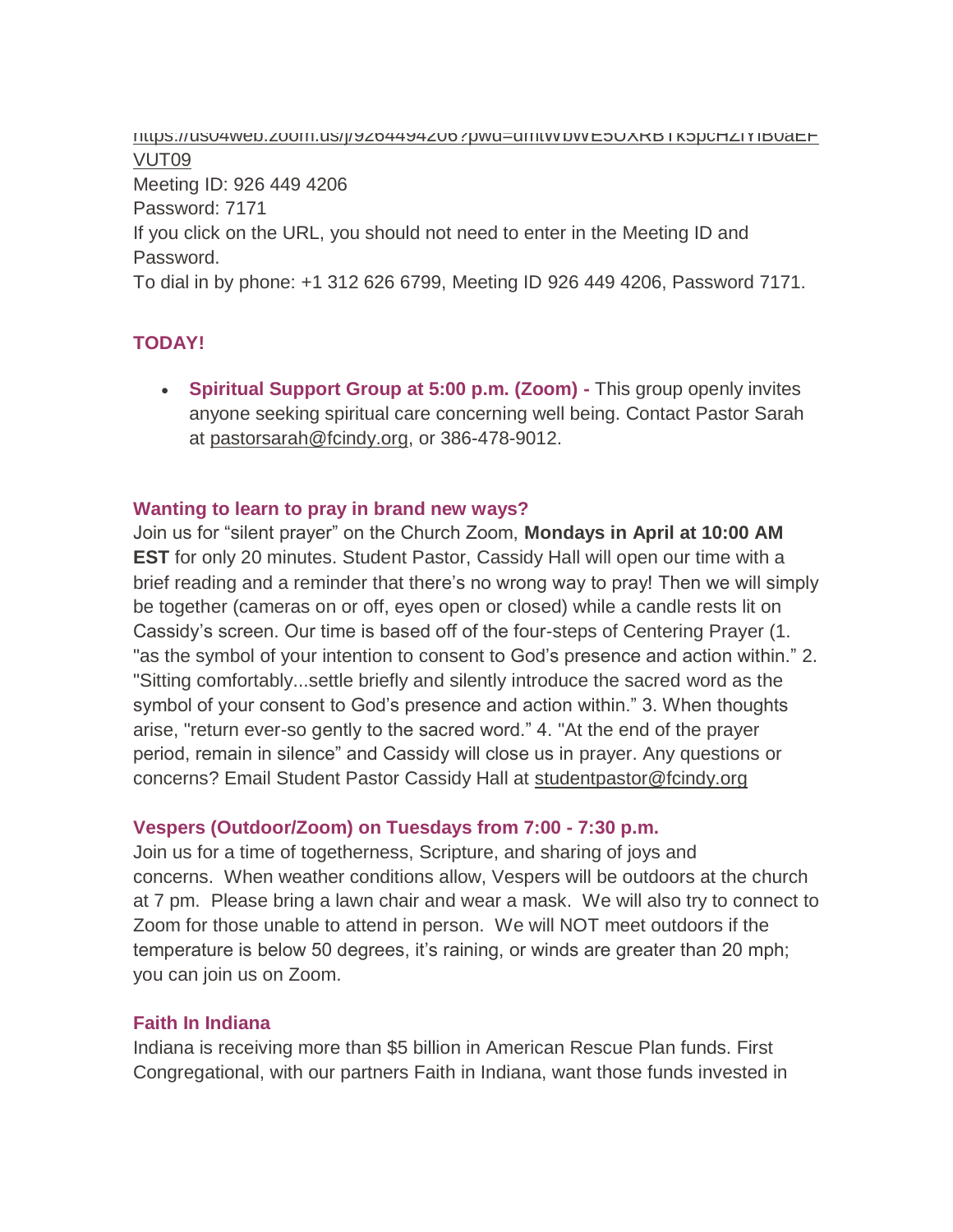ways that **serve the values of human dignity, inclusion and opportunity, especially for the most vulnerable among us.**

As part of First Congregational's partnership with Faith in Indiana, they are asking all of us to sign a petition that calls for Governor Holcomb to use funds from the American Rescue Plan to help protect vulnerable Indianans. Read this petition and please consider signing this

at <https://faithindiana.salsalabs.org/fundourlives/index.html>

On Tuesday, leaders from across Indiana held a **press conference at the Statehouse and Pastor Sarah and others joined along on zoom. Here's the follow-up news story:** [https://www.wfyi.org/news/articles/indiana-faith-leaders](https://www.wfyi.org/news/articles/indiana-faith-leaders-advocate-for-gun-violence-intervention-driving-cards)[advocate-for-gun-violence-intervention-driving-cards](https://www.wfyi.org/news/articles/indiana-faith-leaders-advocate-for-gun-violence-intervention-driving-cards)

#### **Covenant Outreach**

In our last month of our Just Peace Covenant Outreach, we are presented with an additional opportunity for support and advocacy for Family Promise. Throughout April, Family Promise is promoting a #NightWithoutABed campaign to provide sheltering apartments for homeless families. \$15,000 raised from Indianapolis congregations will provide one rented apartment for 12 months. Family Promise has found this new approach to housing homeless families to be exceedingly successful. Many families are able to rent on their own after a short time in an apartment provided by Family Promise. Through the rest of April we will single out Family Promise for our Covenant Outreach giving, so please make a special contribution this month. Online donations and/or checks to Covenant Outreach are equally welcome and greatly appreciated. Let's see how much First Congregational can donate to this worthy project as a way of living out our Just Peace covenant! Learn more at Family Promise of Greater Indianapolis | [Facebook](https://www.facebook.com/familypromiseindy/) and [Family Promise.](https://familypromise.org/)

# **COMING UP**

## **Monthly Walks – 3 rd Saturday of the month, April 17, 11 am**

Join us each month for a half hour walk in the beautiful neighborhood around the church. We'll meet at 11 am in the church parking lot, and head off for a walk and a time to catch up with one another. Please wear a mask, and dress appropriately for the weather.

#### **Fourth Friday Fun at First! – April 23, 6-8 pm**

Looking for some in-person fun and community? We will gather outdoors at our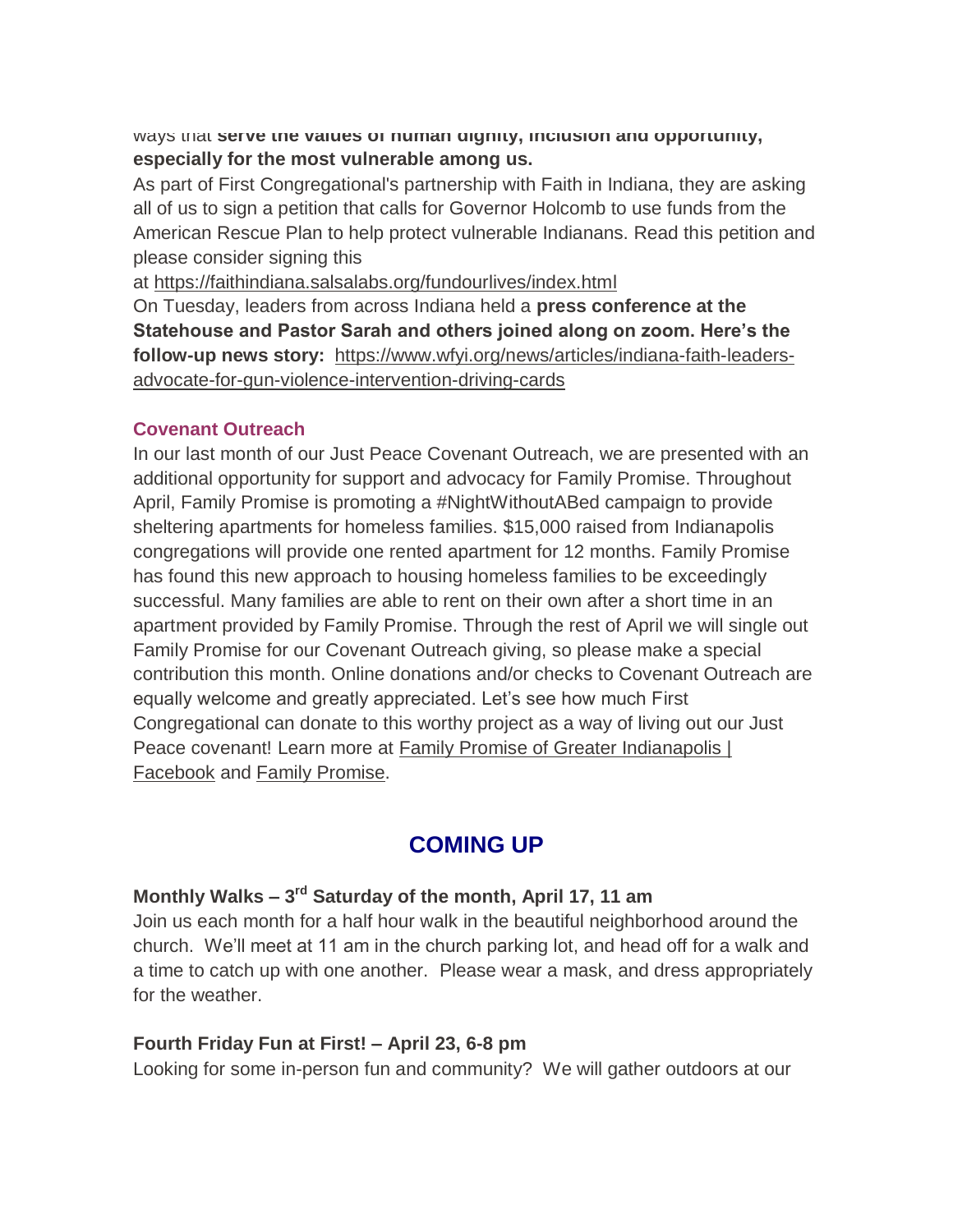church building to play various games and have some pizza, while observing safety protocols of distancing and mask wearing. All ages welcome, and bring a friend! Questions, or have an idea for a game? Contact Wendy Baldwin.



# **CTS Labyrinth Workshop, Saturday, April 24 from 11 AM – 1 PM.**

The Indiana Interchurch Center Labyrinth, 1100 W. 42nd St., Indianapolis. *The labyrinth is located in the back of the center.*

For people who choose not to walk, but want to participate, please bring a lawn chair and follow with [this finger labyrinth sheet.](http://www.cts.edu/wp-content/uploads/2020/08/2021-Labyrinth-Workshop.pdf)

Registration and Masks Required. Register [HERE.](https://www.eventbrite.com/e/labyrinth-workshop-tickets-146644633045)

# **Buzz: April 25th at 12:30 PM (Zoom)**

This Buzz will cover two important areas of our church life. In the first half, we will engage in a celebration and "talk back" session with our Just Peace Intern, David Clark, on his last Sunday with us. During the second half, we will discuss when and how to safely begin to re-open the Church building for worship and gatherings.

# **SE Association Annual Meeting on Sunday, April 25th at 3:00pm (IKC Zoom)**

We will be electing officers and hear from the Rev. Dr. Karen Georgia Thompson who is the Associate General Minister and Administrator of General Synod. We are currently seeking nominations for the position of President and Registrar for the Southeast Association. If you or someone you know is interested in serving in one of these positions, please let Pastor Sarah know.

**May 16th - Mental Health Sunday Buzz & Christ on the Psych Ward Books -** We

are fortunate to have a guest preacher, David Finnegan-Hosey, at our virtual Mental Health Sunday this year who has also agreed to do a Buzz after Worship. During our Buzz he will be discussing his 2018 book "Christ on the Psych Ward" published by Church Publishing. Though you do not have to have read this book to attend and benefit from his talk, there is a cart containing the books and a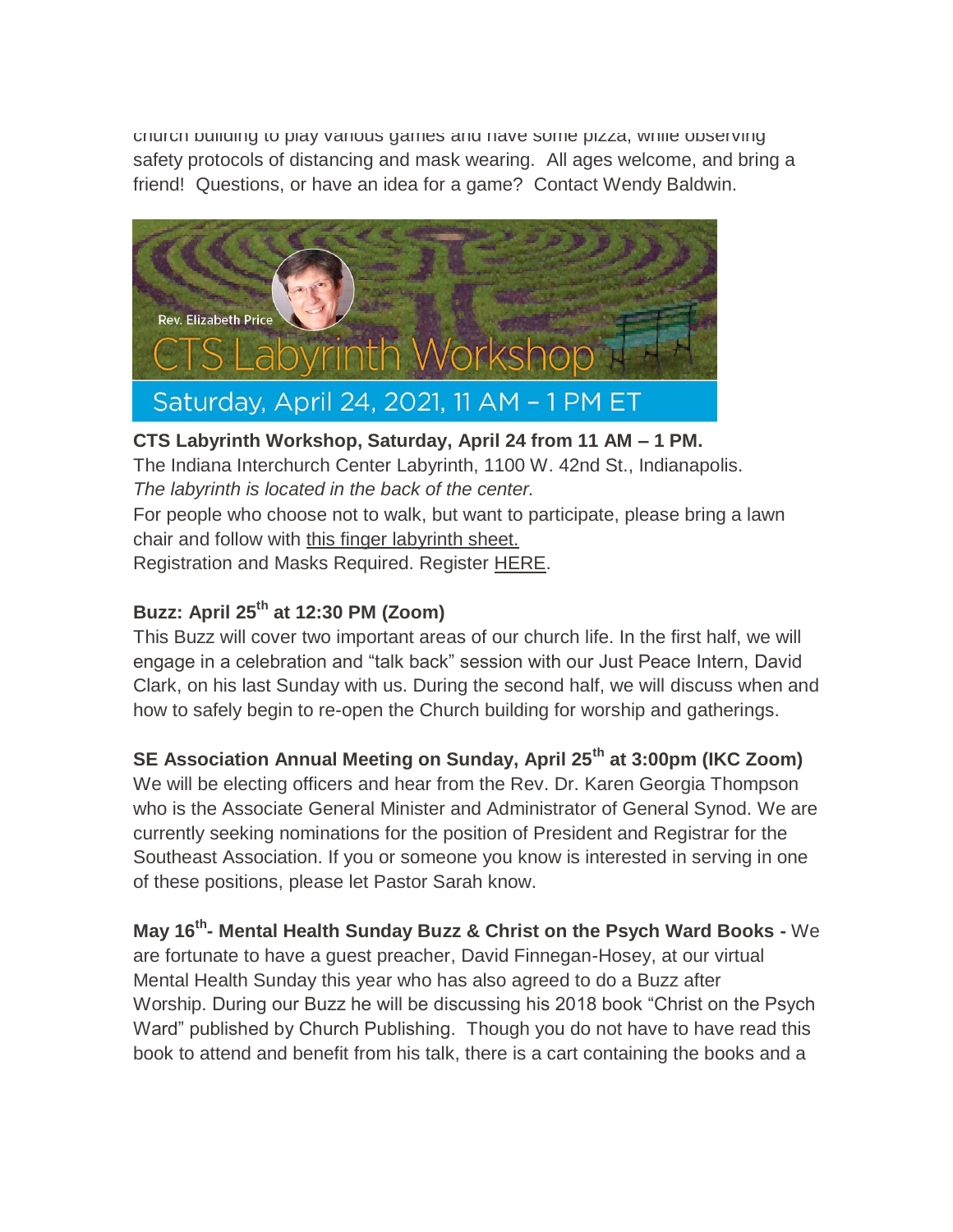sign-up for pick-up in the hallway by the garden door. If you wish to have a book delivered to you, and there are books available, please let Sandy Wood know [\(csjlwood@att.net](mailto:csjlwood@att.net-) or 317-225-6206).

## **Please click** [HERE](https://mcusercontent.com/7a2e4c501545b6d78729a64a1/files/c6bc7fc6-7671-4bb5-9e27-00d25bc95abe/March_Colony_2021.01.pdf) **[t](https://mcusercontent.com/7a2e4c501545b6d78729a64a1/files/c6bc7fc6-7671-4bb5-9e27-00d25bc95abe/March_Colony_2021.01.pdf)o view the April Colony with more information and events happening this month!**

# **CONNECTION & SUPPORT**

#### **FC Facebook page** (click **[here](https://www.facebook.com/FirstCongregationalUCCIndy/)**)

"**First Congregational Indy Fellowship**" group on Facebook (click **[here](https://www.facebook.com/groups/521333455186422/)**).

#### **Pastoral Care**

Pastor Sarah may be reached at (386) 478-9012 or [pastorsarah@fcindy.](mailto:pastorsarah@fcindy.org)

#### **Pastor Sarah's Sabbath Days: Mondays & Saturdays**

The congregation covenant with Pastor Sarah to provide 2 days per week for personal rest and family renewal. On Mondays and Saturdays, Pastor Sarah is not available unless it is a pastoral emergency. Thank you for honoring this sacred gift of Sabbath time for our Pastor and her family.

## **Additional Church Support Contacts**

Pastoral Care Associate: Pastor Carol [\(casowle@gmail.com\)](mailto:casowle@gmail.com) Office Administrator: Shannon [\(shannon@fcindy.org\)](mailto:shannon@fcindy.org) Lead Councilor: Larry Eckel [\(lspeckel@comcast.net\)](mailto:lspeckel@comcast.net) (Senior Councilors: Steve Coomer, Larry Eckel, Alice Rutherford)

#### **Mental Health Support:**

- **Substance Abuse and Mental Health Services Administration's Disaster Distress Helpline:** 1-800-985-5990, or text "TalkWithUs" to 66746.
- **National Suicide Prevention Hotline**: 1-800-273-TALK (8255) (press 1 for veterans, 2 for Spanish)
- **National Alliance on Mental Illness (NAMI)** Information HelpLine provides information and referral services. 1-800-950-NAMI (6264) and [www.nami.org.](http://www.nami.org/)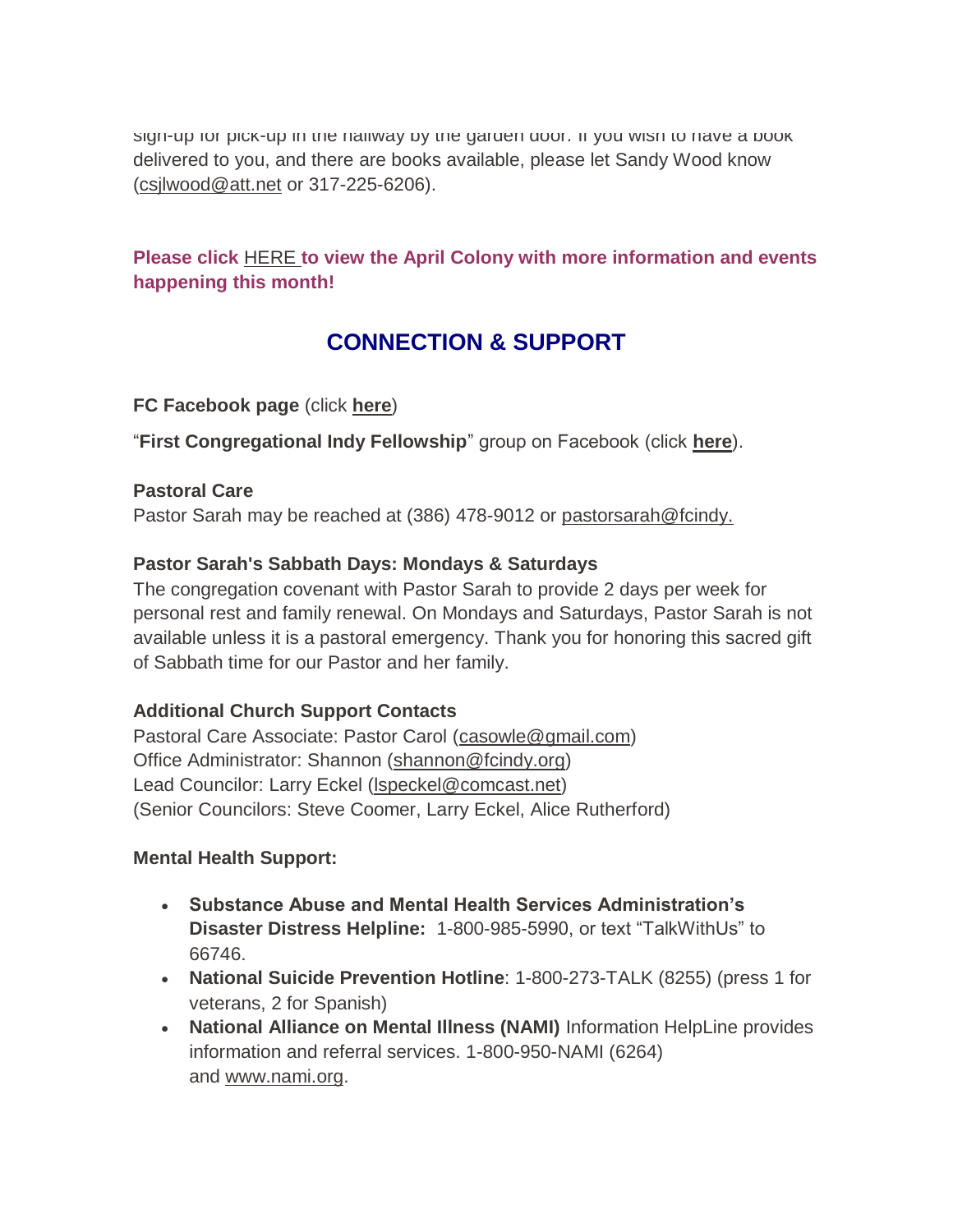**THE TREVOL PROJECT HOTHLE OFFERS SUPPORT FOR LGBTQIA+ youth and** families struggling with mental health challenges at 1-866-4-U-TREVOR (488-7386) and [www.theTrevorProject.org](http://www.thetrevorproject.org/)

**Members in Need Fund -** The Members in Need Fund is available to support financial needs for any of our church family who find themselves in need. To request funds for you or your family, please contact Pastor Sarah by email [pastorsarah@fcindy.org](mailto:pastorsarah@fcindy.org) or cell (386) 478-9012.

#### **FC Covid Protocols:**

Effective immediately, the church building is closed to in-person church gatherings until the following parameters are reached, based on guidance from Dr Virginia Caine, Marion County Public Health Director:

*A 7-day average of 5% (or less) positivity among unique individuals tested for a two-week period, and new cases per day at 35 or under in Marion County, per the metrics shown on [www.coronavirus.in.gov](http://www.coronavirus.in.gov/) .* 

At that time, the Council will decide reopening measures.

## **THIS WEEK AT FIRST CONGREGATIONAL**

## **3 Ways to Connect for Worship**

#### *YOUTUBE*

<https://www.youtube.com/channel/UCWV9wqAvPiUKSkEbjaV6Zpw>

- YouTube Live broadcasts at 11am..
- Use this option for live interacting and messaging. You must have or create a user account and be logged in to message live.

## *FACE BOOK*

[https://www.facebook.com/pg/FirstCongregationalUCCIndy/posts/?ref=page\\_int](https://www.facebook.com/pg/FirstCongregationalUCCIndy/posts/?ref=page_internal) [ernal](https://www.facebook.com/pg/FirstCongregationalUCCIndy/posts/?ref=page_internal)

- The video will be posted at 11am.
- This is for viewing only. For live interacting and commenting, please use the YouTube option.

*DIAL-IN*